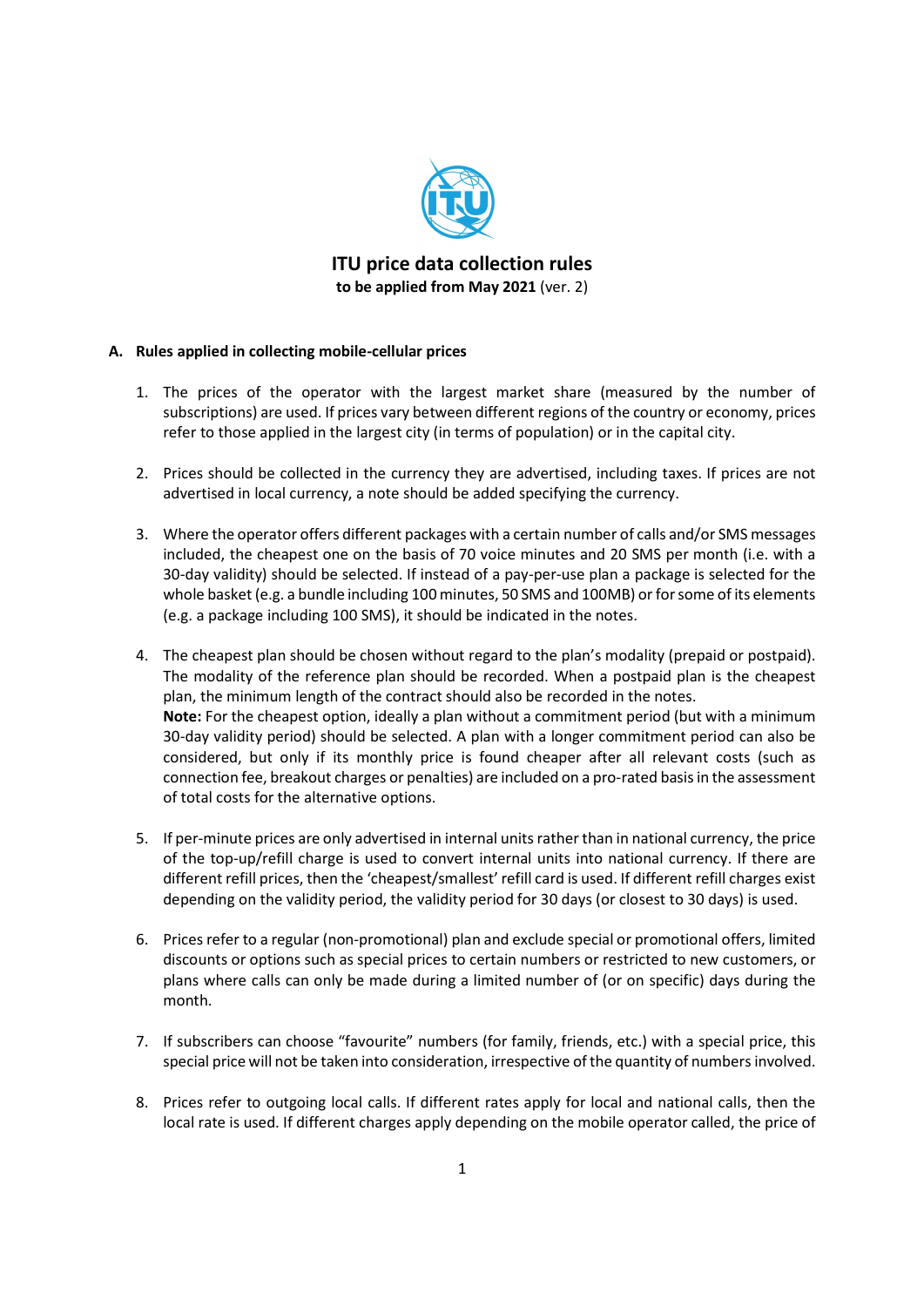calls to the operator with the second largest market share (measured by the number of subscriptions) should be used, indicating in the notes the rates of calling to other mobile operators. If charges apply to incoming calls, these are not taken into consideration.

- 9. If prices vary between minutes (1st minute = price A, 2nd minute = price B), the per minute cost of a two-minute call should be reported (for example: price per minute =  $(A+B)/2$ ). Call set-up rates should not be included in the per minute price, but reported under indicator i153\_low\_pc.
- 10. If prices vary beyond two minutes, the average price per minute is calculated based on the actual cost of two minutes.
- 11. If there is a connection cost per call, then this is taken into consideration in the formula for the mobile-cellular basket, based on 35 calls.
- 12. If there are different off-peak prices, then the one that is the cheapest before midnight is used. If the only off-peak period is after midnight, then this is not used. Instead, the peak price is used.
- 13. If there are different peak prices, the most expensive one during the daytime is used.
- 14. If peak and off-peak SMS prices exist, the average of both is used for on-net and off-net SMS.
- 15. If calls are charged by call or by hour (and not by the minute), the mobile-cellular basket formula will be calculated on the basis of 35 calls or 70 minutes. Similarly, if calls are charged by call or by number of minutes for a specific network/time of the day, this will be taken into account for that particular network/time of the day.
- 16. Where monthly, recurring charges exist, they are added to the basket.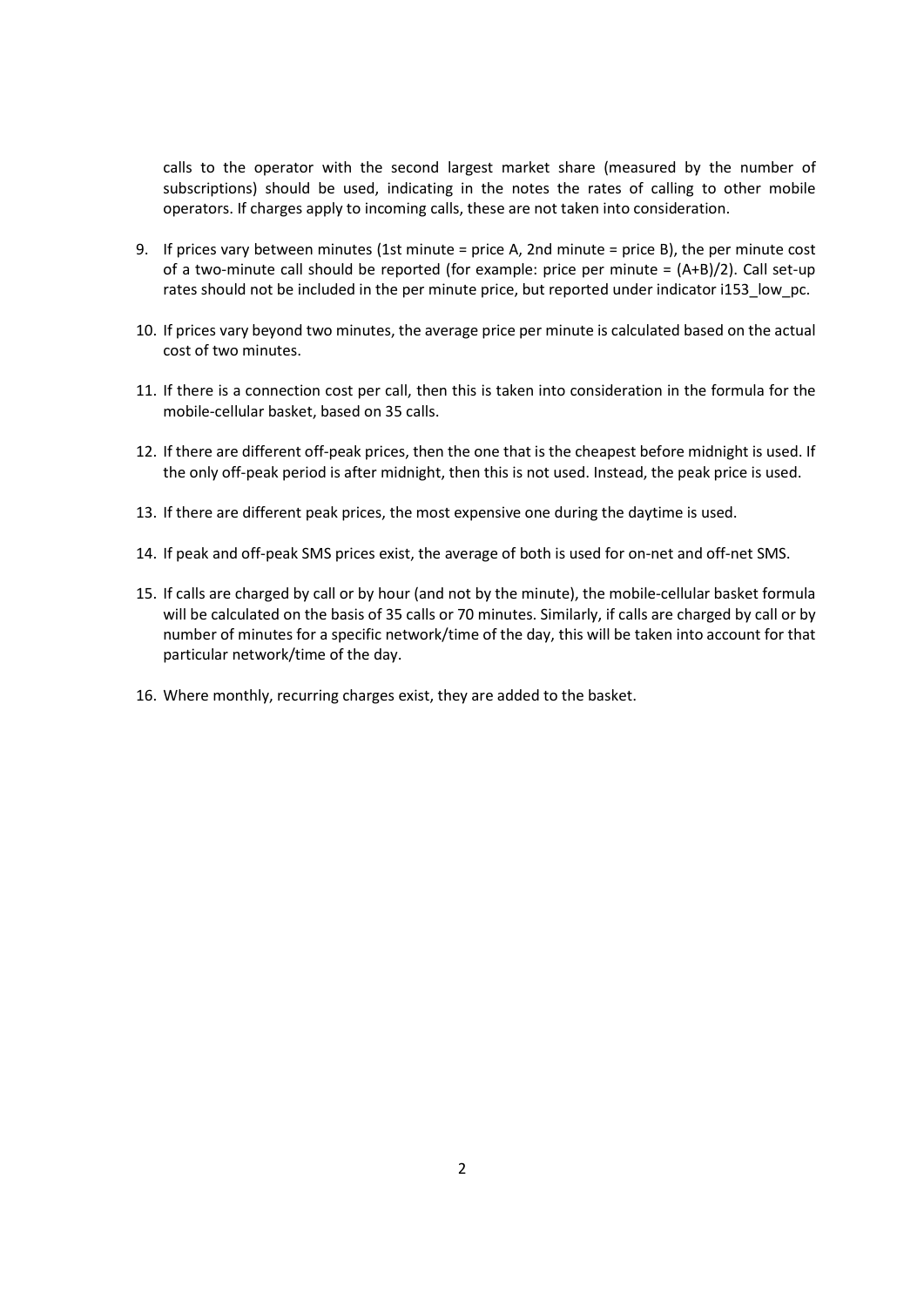#### B. Rules applied in collecting fixed-broadband Internet prices

- 1. The prices of the operator with the largest market share (measured by the number of fixedbroadband subscriptions) should be used.
- 2. Prices should be collected in the currency they are advertised, including taxes. If prices are not advertised in local currency, a note should be added specifying the currency.
- 3. Only residential, single user prices should be collected. If prices vary between different regions of the country or economy, prices applying to the largest city (in terms of the population) should be provided. If that information is not available, prices applying to the capital city should be reported. The selected city should be mentioned in a note in the monthly subscription indicator.
- 4. From all fixed-broadband plans meeting the above-mentioned criteria, the cheapest one on the basis of a 5GB monthly usage and an advertised download speed of at least 256 kbit/s should be selected. If there is a price distinction between residential and business tariffs, the residential tariff should be used.
- 5. If the plan selected has no limit for the monthly data usage, enter the required cap for the basket (e.g., 5 GB), add "unlimited" in the notes for the cap and enter in the respective indicator.
- 6. Plans with limited hours of use will not be considered.
- 7. In case operators propose different commitment periods, the 12-month plan (or the one closest to this commitment period should be used. If the plan selected requires a longer commitment (i.e. above 12 months), it should be indicated in the note of the monthly subscription. Furthermore, if there are different prices (for example, a discounted price for the first year, and a higher price as of the 13<sup>th</sup> month), then the price after the discount period should be selected (e.g. the price as of the  $13<sup>th</sup>$  month). The discounted price charged during the initial period should be indicated in a note under the monthly subscription charge. The reason is that the initial price paid is considered a limited/discounted price, while the other one is the regular price.
- 8. Prices should be collected for the fixed-broadband (access) technology with the greatest number of subscriptions in the country or economy (FTTH, DSL, cable, etc.).
- 9. The same price plan should be used for collecting all the data specified. For example, given Plan A is selected for the fixed-broadband service, according to the criteria mentioned above, the elements in Plan A apply to the monthly subscription, to the price of the excess charge, the volume of data that can be downloaded, etc.
- 10. Prices should be collected for regular (non-promotional) plans and should not include promotional offers or limited or restricted discounts (for example, only to students, or to already existing customers, etc.).
- 11. With convergence, operators are increasingly providing multiple (bundled) services such as voice telephony, Internet access and television reception over their networks. They often bundle these offers into a single subscription. This can present a challenge for price data collection since it may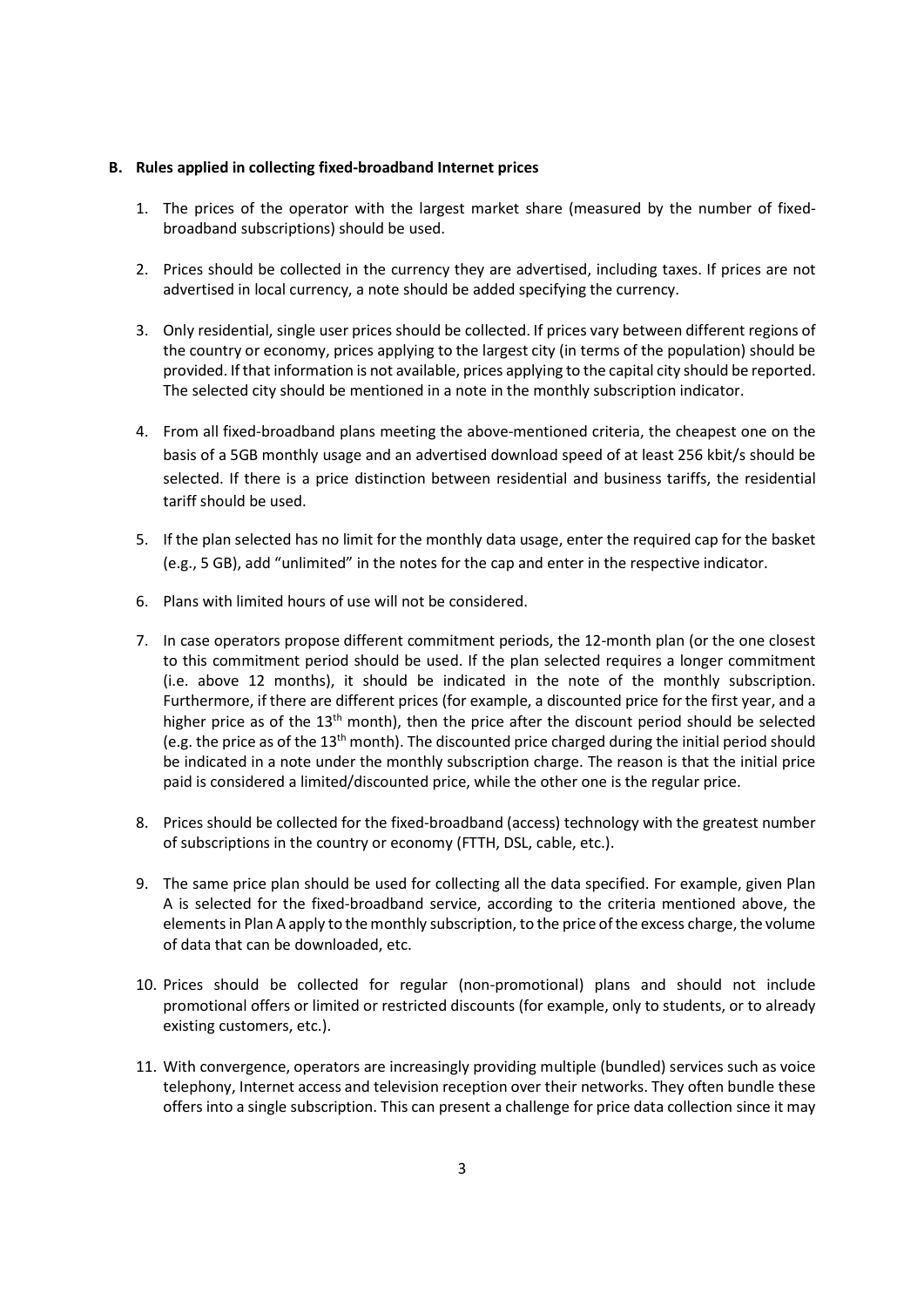not be possible to isolate the prices for one service. In case a bundled service is the cheapest available option to meet the minimum threshold, this bundle should be used.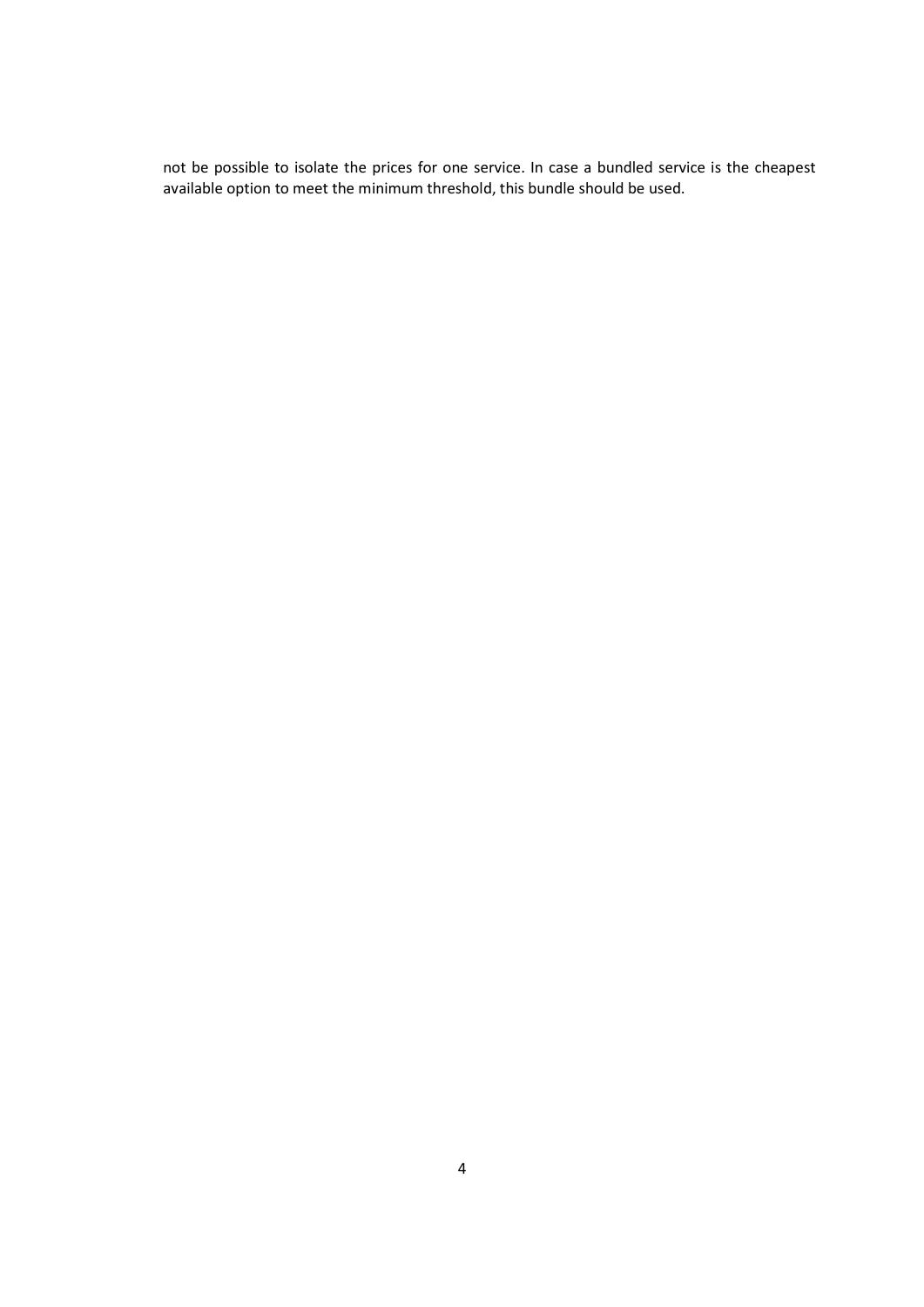## C. Rules applied in collecting data-only mobile-broadband prices

- 1. Prices should be collected based on 3G technologies or above, such as UMTS, HSDPA+/HSDPA, CDMA2000, IEEE 802.16e, LTE, LTE-Advanced and WiMAX/WirelessMAN, with an advertised download speed of at least 256 kbit/s. The plans should apply irrespective of the device used (mobile phones, tablets, USB dongles). Prices applying to WiFi or hotspots should be excluded.
- 2. Prices should be collected in the currency they are advertised, including taxes. If prices are not advertised in local currency, a note should be added specifying the currency.
- 3. Only residential, single user prices should be collected. If prices vary between different regions of the country or economy, prices applying to the largest city (in terms of population) or to the capital city should be provided.
- 4. The cheapest plan should be chosen without regard to the plan's modality (prepaid or postpaid). The modality of the reference plan should be recorded. When a postpaid plan is the cheapest plan, the minimum length of the contract should also be recorded in the notes. Note: For the cheapest option, ideally a plan without a commitment period (but with a minimum 30-day validity period) should be selected. A plan with a longer commitment period can also be considered, but only if its monthly price is found cheaper after all relevant costs (such as connection fee, breakout charges or penalties) are included on a pro-rated basis in the assessment of total costs for the alternative options.
- 5. Mobile-broadband prices should be collected from the operator with the largest market share measured by the number of mobile-cellular subscriptions. If this information is not available, mobile-broadband prices should be collected from the mobile-cellular operator with the largest market share (measured by the number of mobile-cellular subscriptions) in the country or economy.
- 6. The validity period considered for the basket is 30 days or four weeks. If a plan with a validity less than the reference period is selected, it will be taken as many times as necessary to cover a period of four weeks. The cheapest plan on the basis of a validity period of 30 days or four weeks should be selected.
- 7. Price data should be collected for the cheapest plan with a data volume allowance of a minimum of the reference data volume per month (irrespective of the device used):

Mobile Broadband Data only: 2 GB, 3G and above (i.e., broadband speeds)

The selected plan should not necessarily be the one with the cap closest to the basket's reference data volume but include a minimum of the reference data volume. For example, if an operator offers a 500 MB and a 5 GB plan, the 5 GB plan or four times the 500 MB plan could be selected for the 2 GB data-only mobile-broadband basket. The cheapest option should be chosen. Alternatively, if an operator offers a 5 GB and a 1 GB plan, and allows consumers of the 1 GB plan to purchase a 1 GB data add-on, the cheapest of the 5 GB plan or the 1 GB plan with 1 GB plan should be chosen (provided the plan and add-on are compatible).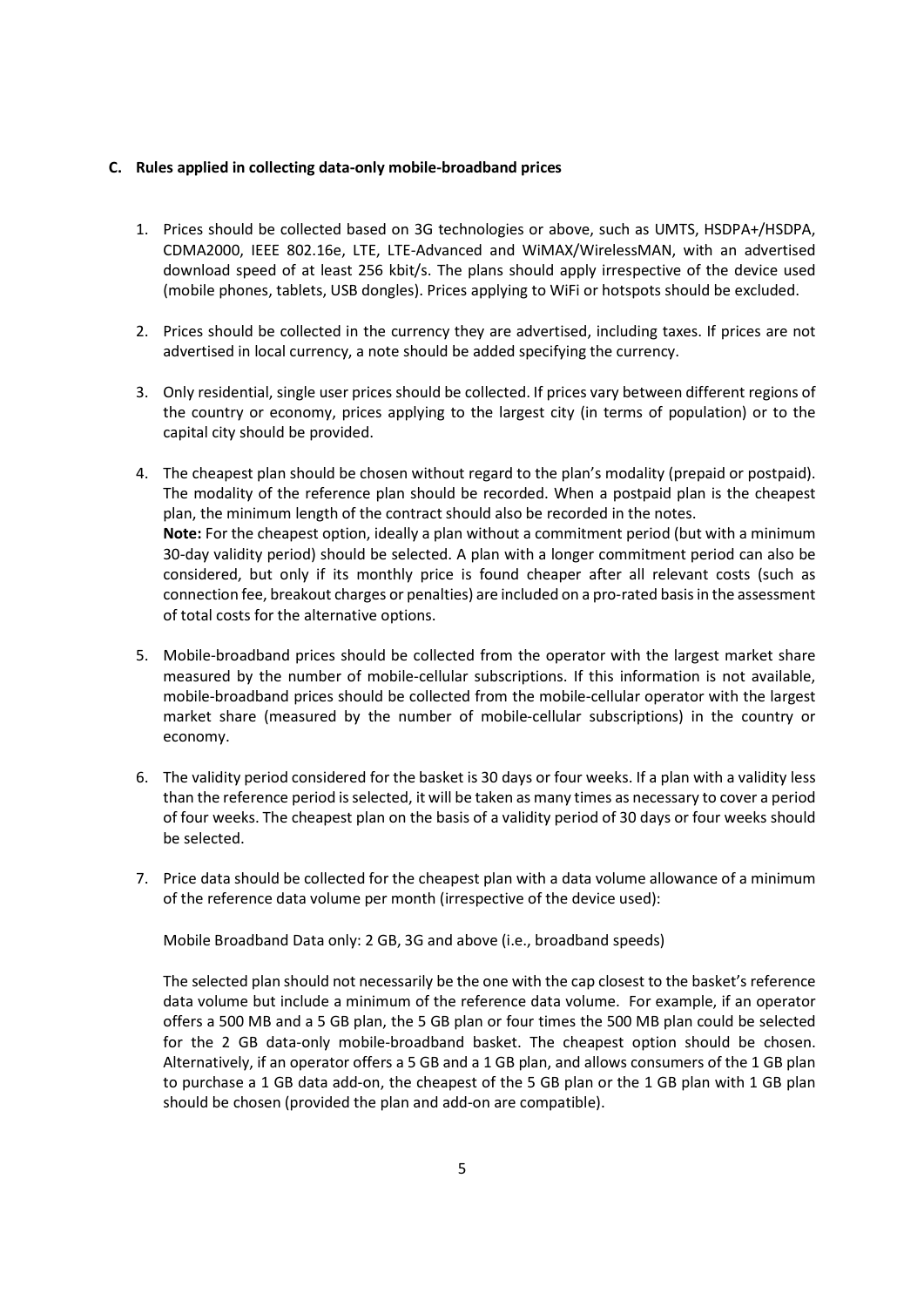Data volumes should refer to both upload and download data volumes. If prices are linked to 'hours of use' and not to data volumes, this information should be added in a separate note Note: ITU will most likely not be able to include these cases in a comparison.

- 8. Pay-as-you-go offers should be used when they are the cheapest option for a given basket or the only option available. If operators charge different pay-as-you-go rates depending on the time of the day (peak/off-peak), then the average of both should be recorded. Nighttime data allowances will not be considered.
- 9. Even if the plan is advertised as 'unlimited', the fine print should be carefully reported since often there are limits in the data volumes (e.g., fair usage policies), either applied by throttling (limiting the speed below the minimum for broadband) or by cutting the service.
- 10. Non-recurrent fees, such as installation/set-up fees are not collected.
- 11. Preference should be given to the cheapest available package even if this is bundled with other services (with voice services, for example). If the plan chosen includes other services besides mobile-broadband access, these should be specified in a note. Zero-rated services (i.e., services that can be consumed besides the monthly data allowance, such as via certain platforms or applications) should be specified in a note and should not be counted in the total data allowance volume.
- 12. Prices refer to a regular (non-promotional) plan and exclude promotional offers and limited discounts or special user groups (for example, existing clients or age-defined groups). Special prices that only apply to a certain type of device (smartphone, tablet, etc.) should be excluded. Allowances during the night are not included.

#### D. Rules applied in collecting prices for data and voice mobile-broadband services

- 1. Prices should be collected based on 3G technologies or above, such as UMTS, HSDPA+/HSDPA, CDMA2000, IEEE 802.16e, LTE, LTE-Advanced and WiMAX/WirelessMAN, with an advertised download speed of at least 256 kbit/s. Prices applying to WiFi or hotspots should be excluded.
- 2. Prices should be collected in the currency they are advertised, including taxes. If prices are not advertised in local currency, a note should be added specifying the currency.
- 3. Only residential, single user prices should be collected. If prices vary between different regions of the country or economy, prices applying to the largest city (in terms of population) or to the capital city should be provided.
- 4. The cheapest plan should be chosen without regard to the plan's modality (prepaid or postpaid). The modality of the reference plan should be recorded. When a postpaid plan is the cheapest plan, the minimum length of the contract should also be recorded in the notes. Note: For the cheapest option, ideally a plan without a commitment period (but with a minimum 30-day validity period) should be selected. A plan with a longer commitment period can also be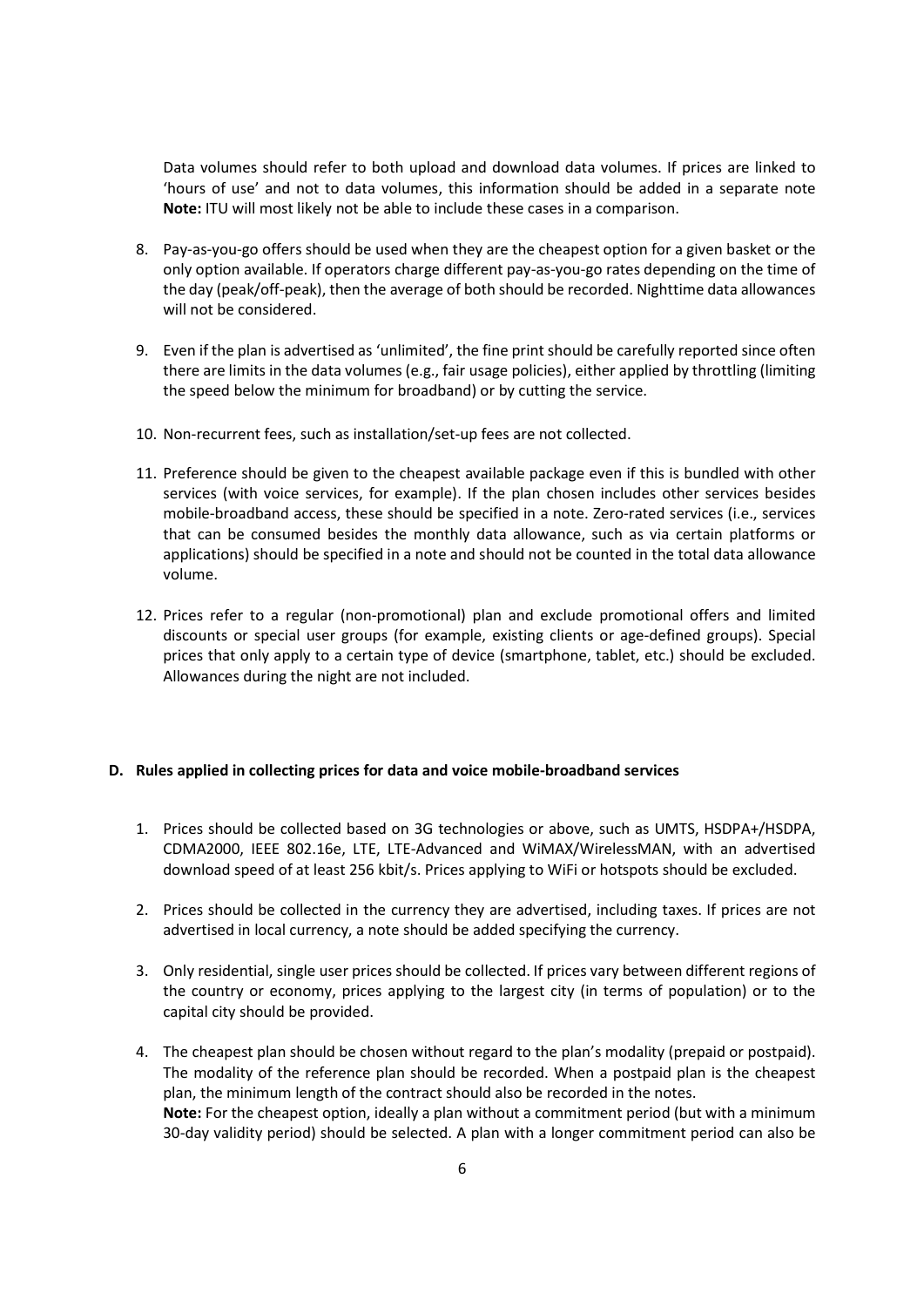considered, but only if its monthly price is found cheaper after all relevant costs (such as connection fee, breakout charges or penalties) are included on a pro-rated basis in the assessment of total costs for the alternative options.

- 5. Mobile-broadband prices should be collected from the operator with the largest market share measured by the number of mobile-cellular subscriptions.
- 6. The validity period considered for the basket is 30 days or four weeks. If a plan with a validity less than the reference period is selected, it will be taken as many times as necessary to cover a period of four weeks. The cheapest plan on the basis of a validity period of 30 days or four weeks should be selected.
- 7. Price data should be collected for data- and voice broadband baskets separately. Baskets may include stand-alone services, bundled services or a combination of the two as long as the cheapest options are selected that meet the following thresholds:
	- a. Low-consumption data-and-voice basket: 70 minutes, 20 SMS and 500 MB.
	- b. High-consumption data-and-voice basket: 140 minutes, 70 SMS and 2 GB.

The selected plan should not necessarily be the one with the data, voice and SMS allowances closest to the consumption set for each data-and-voice basket, but rather the cheapest including the minimum allowances set for each consumption profile. For example, if an operator offers a plan including 35 minutes, 10 SMS and 250 MB, and a plan including 1 GB and unlimited domestic voice and SMS, either twice the first plan (if the package can be purchased twice per month) or the second plan could be selected for the low-consumption data-and-voice basket. The cheapest option should be chosen. Alternatively, if an operator offers a i) 100 minutes, 100 SMS and 1 GB and ii) 70 minutes, 20 SMS and 250 MB plan, and allows consumers of this latter plan to purchase a 250 MB data add-on, the cheapest of the options i and ii should be chosen (provided the plan and add-on are compatible).

Data volumes should refer to both upload and download data volumes. If prices are linked to 'hours of use' and not to data volumes, this information should be added in a separate note. Note: ITU will most likely not be able to include these cases in a comparison.

- 8. The excess price per voice minute should be reported as the on-net prices. If different peak and off-peak prices exist, an average shall be reported. If prices vary between minutes (1st minute = price A, 2nd minute = price B, call set-up rate= C), the per minute cost of a two-minute call should be reported (i.e. (A+B+C)/2). Call set-up rates should be included in the per-minute price of excess usage and indicated in the corresponding note. If the excess price reported corresponds to a package of minutes, the total price for the package should be reported and the number of minutes included should be specified in a note.
- 9. The excess price per SMS should be reported as the on-net SMS price. If different peak and offpeak prices exist, the average shall be reported. If the excess price reported corresponds to a package of SMS, the total price for the package should be reported and the number of SMS included should be specified in a note.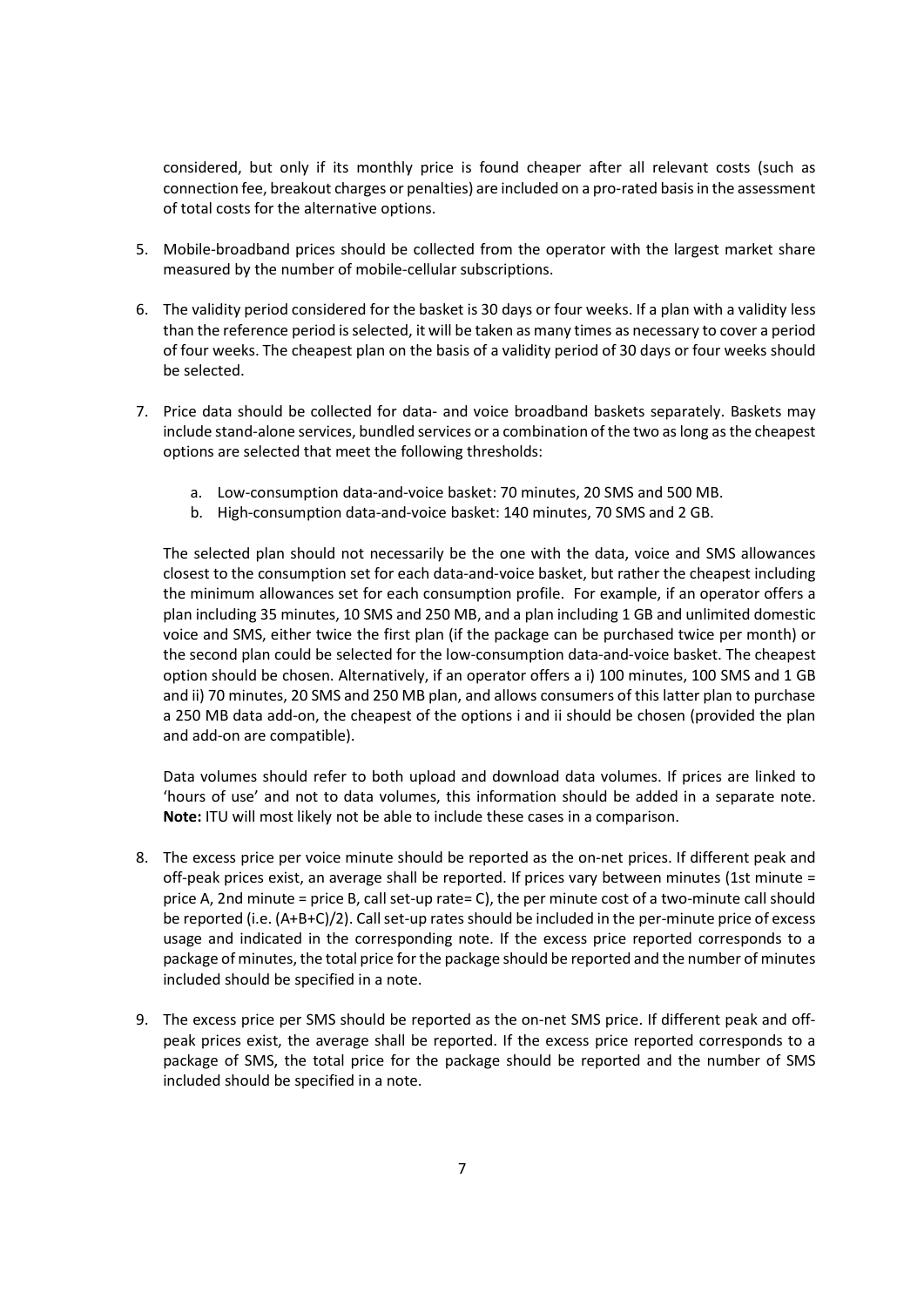- 10. Pay-as-you-go offers should be used when they are the cheapest option for a given data-andvoice basket or the only option available. If operators charge different pay-as-you-go rates depending on the time of the day (peak/off-peak), then the average of both should be recorded. Nighttime data allowances will not be considered.
- 11. Even if the plan is advertised as 'unlimited', the fine print should be carefully reported since most often there are limits in the data volumes (e.g., fair usage policies), either applied by throttling (limiting the speed) or by cutting the service.
- 12. Non-recurrent fees, such as installation/set-up fees are not collected.
- 13. Preference should be given to the cheapest available package even if this is bundled with other services (e.g., online TV content). If the plan chosen includes other services besides data, voice and SMS, these should be specified in a note. Zero-rated services (i.e., services that can be consumed besides the monthly allowances, such as via certain platforms or applications) should be specified in a note and should not be counted in the total allowance.
- 14. Prices refer to a regular (non-promotional) plan and exclude promotional offers and limited discounts or special user groups (for example, existing clients or age-defined groups). Special prices that only apply to a certain type of device (smartphone, tablet, etc.) should be excluded. Allowances during the night are not included.

# E. Entering prices in the online questionnaire

How to enter price basket data:

- 1. All data entered (capacity, price, validity, etc.) should refer to the base plan. In case the base plan includes less capacity than the minimum data allowance required (e.g., 500 MB or 2 GB in the case of mobile-broadband baskets) the final price will be calculated based on the data entered. This could be by multiplying the price of the base plan (if the package can be purchased multiple times) or by adding an excess usage fee (to be entered for indicator "price of excess usage"). In case an add-on package needs to be added to the base plan to meet the requirements of the basket, all information pertaining to this should be entered to the specific indicators dedicated to add-ons. Add-ons must be compatible with the selected base plan. It should be explained in the notes for the base plan how the requirement of the basket is reached should the base plan include less than the minimum data allowance.
- 2. The same applies for plans with a validity period of less than 4 weeks or 30 days. The base plan will be entered and the final price will be calculated based on the data entered. This could be by multiplying the price of the base plan (if the package can be purchased multiple times) or by adding an excess usage fee (to be entered for indicator "price of excess usage"). In case an addon package needs to be added to the base plan to meet the requirements of the basket, all information pertaining to this should be entered to the specific indicators dedicated to add-ons.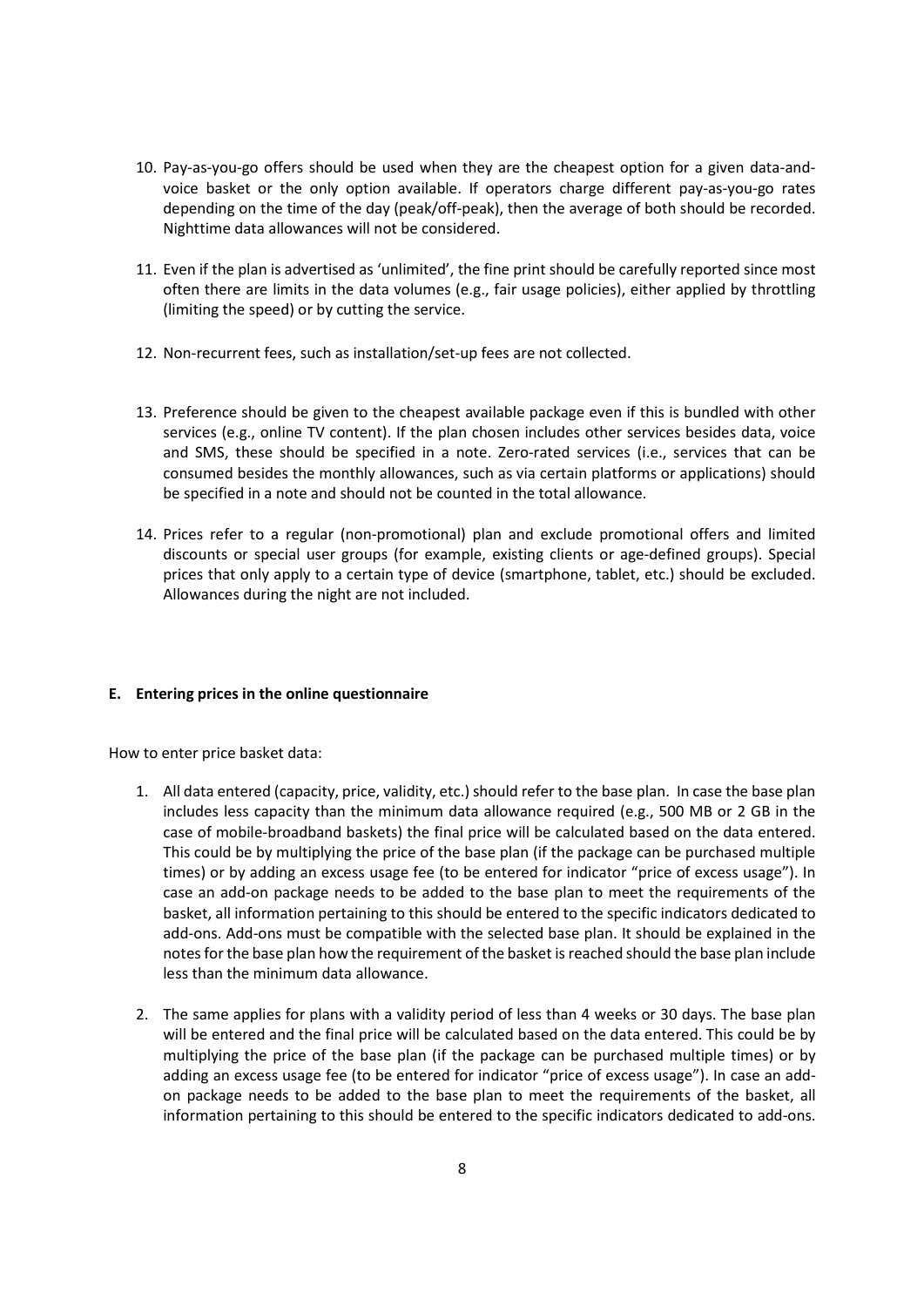Add-ons must be compatible with the selected base plan. It should be explained in the notes for the base plan how the requirement of the basket is reached should the base plan include less than the minimum validity period.

- 3. To enter an unlimited data allowance, enter the required cap for the basket (e.g., 500 MB or 2GB for mobile-broadband baskets or 5 GB for fixed-broadband basket), add "unlimited" in the notes for the cap and indicate in the respective indicator.
- 4. To enter a pay-as-you-go offer, enter the price for 1 MB for the price of the plan and 1 MB as the cap.
- 5. For the calculation of the allowance threshold, 2 GB may be considered as equivalent to 2000 MB.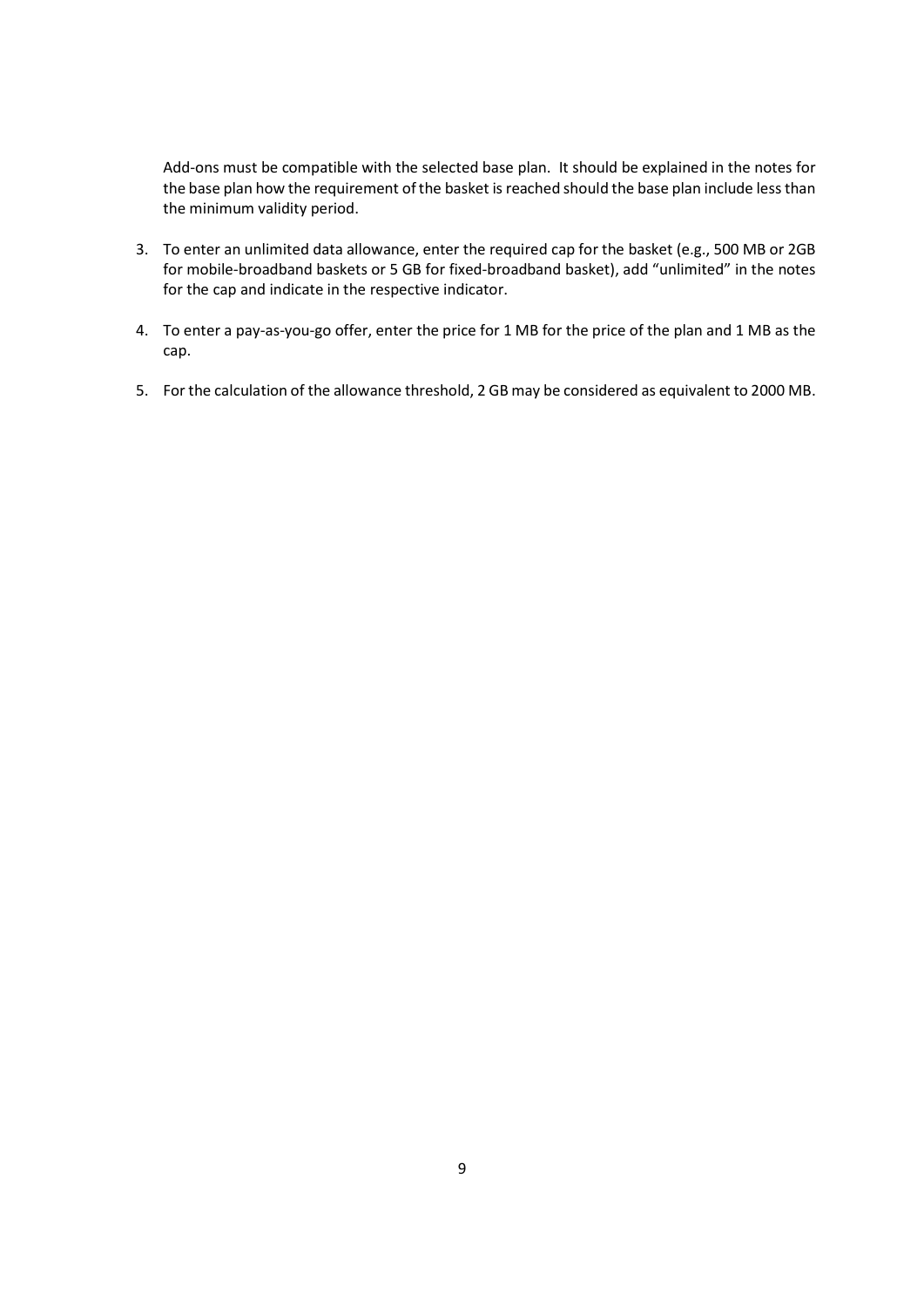#### Box 1: How to enter mobile-broadband prices in the ITU ICT Price Basket Questionnaire

Case A: the base plan fits the minimum requirements of the basket in terms of data allowance and validity. Enter the data for the base plan.



Example A.1: 10\$ for 2 GB and 30 days validity, and no cheaper plan for 2 GB

 $\rightarrow$  data entered in the database for the data-only mobilebroadband basket: price 10\$, capacity 2 GB and validity 30 days.

Example A.2: 12\$ for 5 GB and 30 days validity, and no cheaper plan for 2 GB

 $\rightarrow$  data entered in the database for the data-only mobilebroadband basket: price 12\$, capacity 5 GB and validity 30 days.

Case B: the base plan does not fit the requirements of the basket in terms of data allowance, validity period, or both and thus needs to be multiplied several (N) times. Enter the data for the base plan and add in a note how to calculate the basket.



Example B.1: 4\$ for 500 MB and 30 days validity, and the cheapest option for a 2 GB monthly consumption is to take this plan four times

 $\rightarrow$  data entered in the database for the data-only mobile- $\times N$  broadband basket: price 4\$, capacity 0.5 GB, validity 30 days;  $\rightarrow$  in the note it is specified "multiply plan 4 times".

> Example B.2: 2.5\$ for 1 GB and 30 days validity, and the cheapest option for a 2 GB monthly consumption is to take this plan twice

> $\rightarrow$  data entered in the database: price 2.5\$, capacity 1 GB, validity 30 days.

 $\rightarrow$  in the note it is specified "multiply plan 2 times".

Case C: the base plan does not fit the requirement of the basket either in terms of data allowance, validity period or both and thus one or several add-on packages must be added. Enter the data for the base plan and add in a note how to calculate the basket



Example C.1 (data-only mobile broadband basket): the cheapest option for 2 GB of monthly data allowance is to combine a base plan for \$8, 1 GB and 30 days validity, and a data add-on for 2\$, 1 GB and 7 days validity

 $\rightarrow$  data entered in the database for the data-only mobilebroadband basket: base plan price \$8, capacity 1 GB and validity 30 days; add-on price \$2, capacity 1GB and 7 days validity (see Table 1)

 $\rightarrow$  \*in the note of the base plan, it is specified "To be combined" with a data add-on package: 2\$, 1 GB and 30 days validity".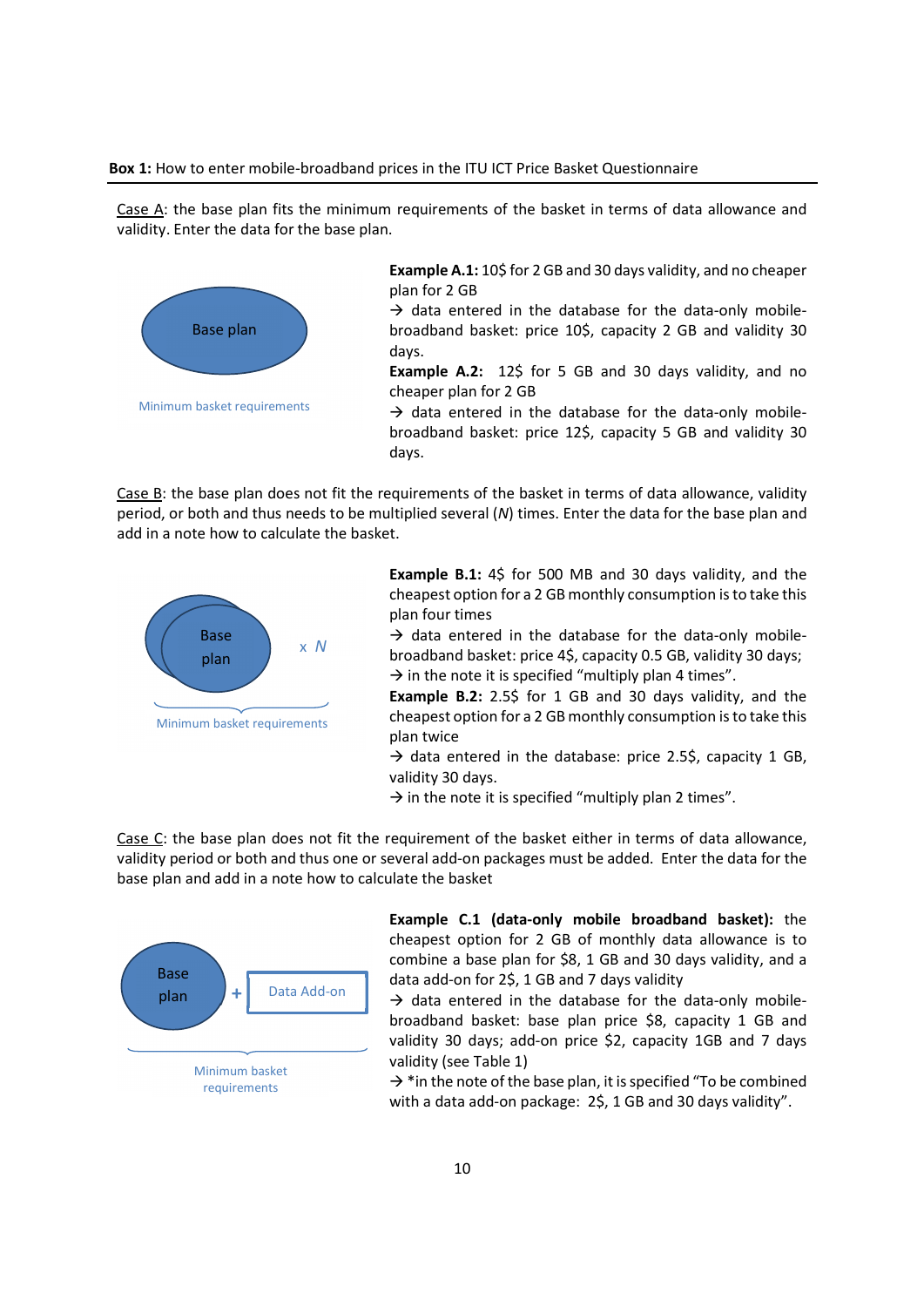Table 1. Example C.1: sample ICT price basket questionnaire data entry

|                      | <b>Indicator</b>                     | <b>Value</b> |
|----------------------|--------------------------------------|--------------|
| <b>Base</b><br>plan* | Price (i271mb bs 2GB)                | 8            |
|                      | Data cap, in GB (i271mb c 2GB)       |              |
|                      | Validity, in days (i271mb v 2GB)     | 30           |
| <b>Data</b>          | Price (i271mb add bs 2GB)            |              |
| Add-                 | Data cap, in GB (i271mb add c 2GB)   |              |
| <b>on</b>            | Validity, in days (i271mb_add v 2GB) |              |



Minimum basket requirements

Example C.2 (Data and voice high-usage basket): the cheapest option for 1.5 GB monthly data allowance, 140 minutes and 70 SMS is to combine a base plan for \$10, 200 minutes + 2 GB, 30 days with an SMS add-on (\$2, 100 SMS, 30 days)

 $\rightarrow$  data entered in the database for the data and voice lowusage basket: base plan price \$10, 200 minutes, 2 GB, 30 days; SMS add-on price \$2, 100 SMS, 30 days. 0 values are entered into the Voice and Data add-on sections. (see Table 2)

 $\rightarrow$  \* in the note of the base plan, it is specified "To be combined with an SMS add-on package".

|                        | <b>Indicator</b>                          | <b>Value</b>   |
|------------------------|-------------------------------------------|----------------|
|                        | Price (i271mb_high_bs_2GB)                | 10             |
|                        | Data cap, in GB (i271mb_high_c_2GB)       | $\mathcal{P}$  |
| <b>Base</b>            | Included minutes (i271mb high min 2GB)    | 200            |
| plan*                  | Included SMS (i271mb high sms 2GB)        | 0              |
|                        | Validity, in days (i271mb high v 2GB)     | 30             |
|                        | Price (i271mb high add bs 2GB)            | 0              |
| data                   | Included data (i271mb high add sms 2GB)   | 0              |
| Add-on                 | Validity, in days (i271mb high add v 2GB) | 0              |
|                        | Price (i271mb high adv bs 2GB)            | $\Omega$       |
| <b>Voice</b><br>Add-on | Included minutes                          | 0              |
|                        | (i271mb high adv min 2GB)                 |                |
|                        | Validity, in days (i271mb high adv v 2GB) | $\Omega$       |
|                        | Price (i271mb high ads bs 2GB)            | $\overline{2}$ |
| <b>SMS</b><br>Add-on   | Included SMS (i271mb_high_ads_sms_2GB)    | 100            |
|                        | Validity, in days (i271mb_high_ads_v_2GB) | 30             |

# Table 2. Example C.2: sample ICT price basket questionnaire data entry

Example C.3 (Data and voice low-usage basket): the cheapest option for 500 MB monthly data allowance, 70 minutes and 20 SMS is to combine a base plan for \$10, 100 minutes + 10 SMS, 30 days with a data add-on (\$2, 150 MB, 7 days) and an SMS add-on (\$1, 10 SMS, 30 days)